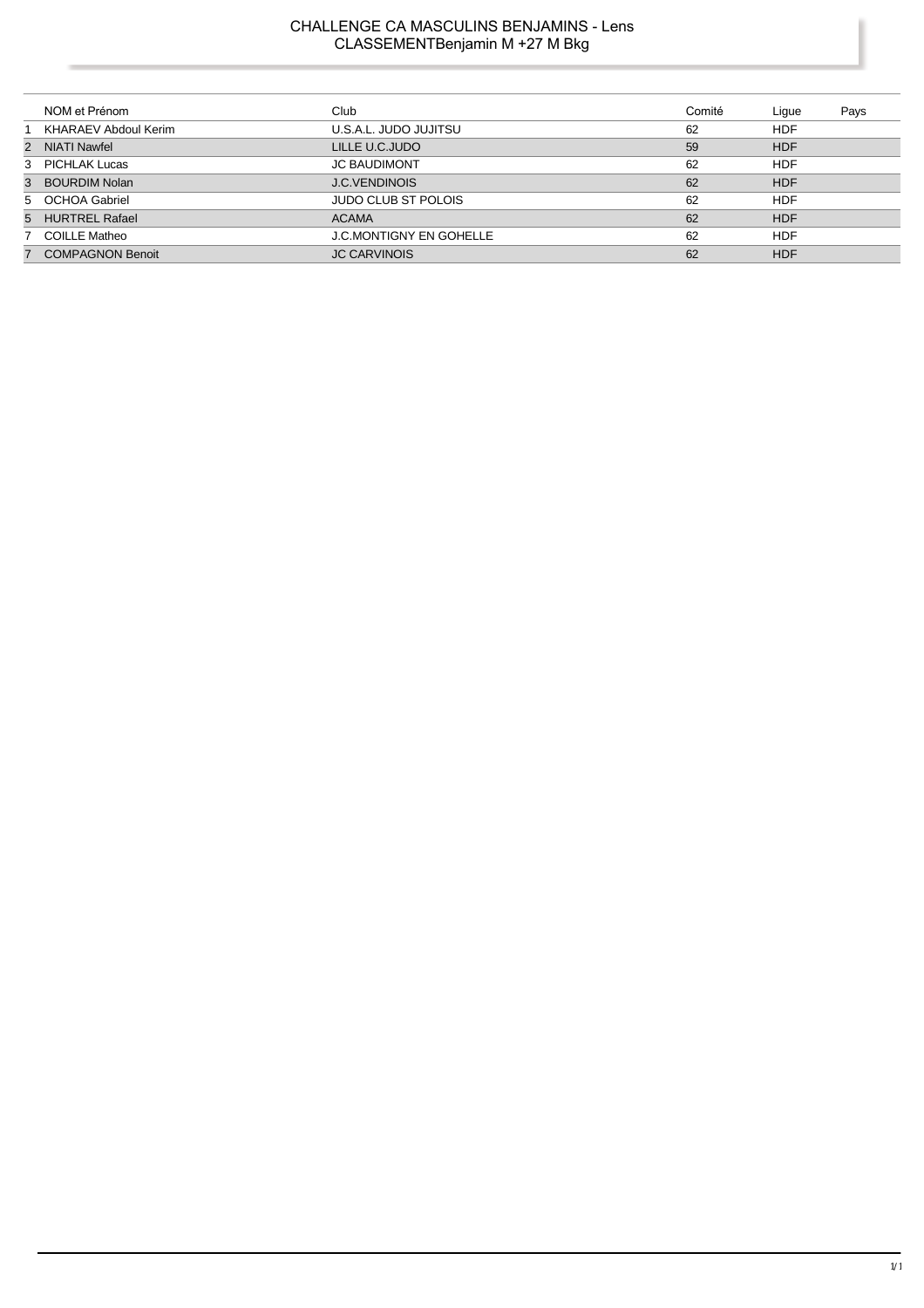#### CHALLENGE CA MASCULINS BENJAMINS - Lens CLASSEMENTBenjamin M -30kg

|                | NOM et Prénom               | Club                           | Comité | Ligue      | Pays |
|----------------|-----------------------------|--------------------------------|--------|------------|------|
| $\mathbf{1}$   | <b>PECQUART Enzo</b>        | <b>JC DE WATTIGNIES</b>        | 59     | <b>HDF</b> |      |
| $\overline{2}$ | <b>DUPUY Arno</b>           | <b>TSUKURI JUDO JU JITSU</b>   | 62     | <b>HDF</b> |      |
| 3              | <b>FAREZ Lucas</b>          | <b>JC DE WATTIGNIES</b>        | 59     | <b>HDF</b> |      |
| 3              | <b>HURET Clement</b>        | J.C. CALAISIEN                 | 62     | <b>HDF</b> |      |
| 5              | DALEBA Angenor              | <b>J.C.VENDINOIS</b>           | 62     | <b>HDF</b> |      |
| 5              | <b>BARBE DELORY Thibaut</b> | <b>JUDO CLUB HULLUCHOIS</b>    | 62     | <b>HDF</b> |      |
| 7              | <b>VANDENBROECK Louis</b>   | <b>JC TAISO DOUVRINOIS</b>     | 62     | <b>HDF</b> |      |
| $\overline{7}$ | <b>GAMET Matheo</b>         | <b>J C VITRY EN ARTOIS</b>     | 62     | <b>HDF</b> |      |
| <b>NC</b>      | <b>BOUROUBA Naim</b>        | <b>JC HARNESIEN</b>            | 62     | <b>HDF</b> |      |
| <b>NC</b>      | <b>JAMET Gael</b>           | <b>CLUB OMN CORBEHEM</b>       | 62     | <b>HDF</b> |      |
| <b>NC</b>      | <b>LEVEL Remi</b>           | <b>HENIN JUDO</b>              | 62     | <b>HDF</b> |      |
| <b>NC</b>      | <b>THUILLIEZ Aaron</b>      | <b>JC HARNESIEN</b>            | 62     | <b>HDF</b> |      |
| NC.            | PINA Lenaic                 | <b>JC BRUAYSIEN</b>            | 62     | <b>HDF</b> |      |
| <b>NC</b>      | <b>BOUSNANE Amine</b>       | <b>JC HARNESIEN</b>            | 62     | <b>HDF</b> |      |
| NC.            | <b>LAURENT Julien</b>       | <b>HENIN JUDO</b>              | 62     | <b>HDF</b> |      |
| <b>NC</b>      | <b>BRUWAERT Hugo</b>        | <b>JUDO CLUB LEFOREST</b>      | 62     | <b>HDF</b> |      |
| NC.            | <b>ARGENTINO Esteban</b>    | JUDO CLUB LEFOREST             | 62     | <b>HDF</b> |      |
| <b>NC</b>      | <b>VALEMBOIS Corentin</b>   | <b>JC HARNESIEN</b>            | 62     | <b>HDF</b> |      |
| <b>NC</b>      | <b>DUCATEL Kevin</b>        | AMICALE LAIQUE DE VERQUIN      | 62     | <b>HDF</b> |      |
| <b>NC</b>      | <b>SAVARY Mael</b>          | <b>JUDO CLUB BILLY BERCLAU</b> | 62     | <b>HDF</b> |      |
| <b>NC</b>      | <b>RAPASSE Mathis</b>       | <b>JC HARNESIEN</b>            | 62     | <b>HDF</b> |      |
| <b>NC</b>      | <b>LEMAIRE Lucas</b>        | <b>JC BAUDIMONT</b>            | 62     | <b>HDF</b> |      |
| <b>NC</b>      | <b>DEKEYSER Enzo</b>        | <b>ACAMA</b>                   | 62     | <b>HDF</b> |      |

ı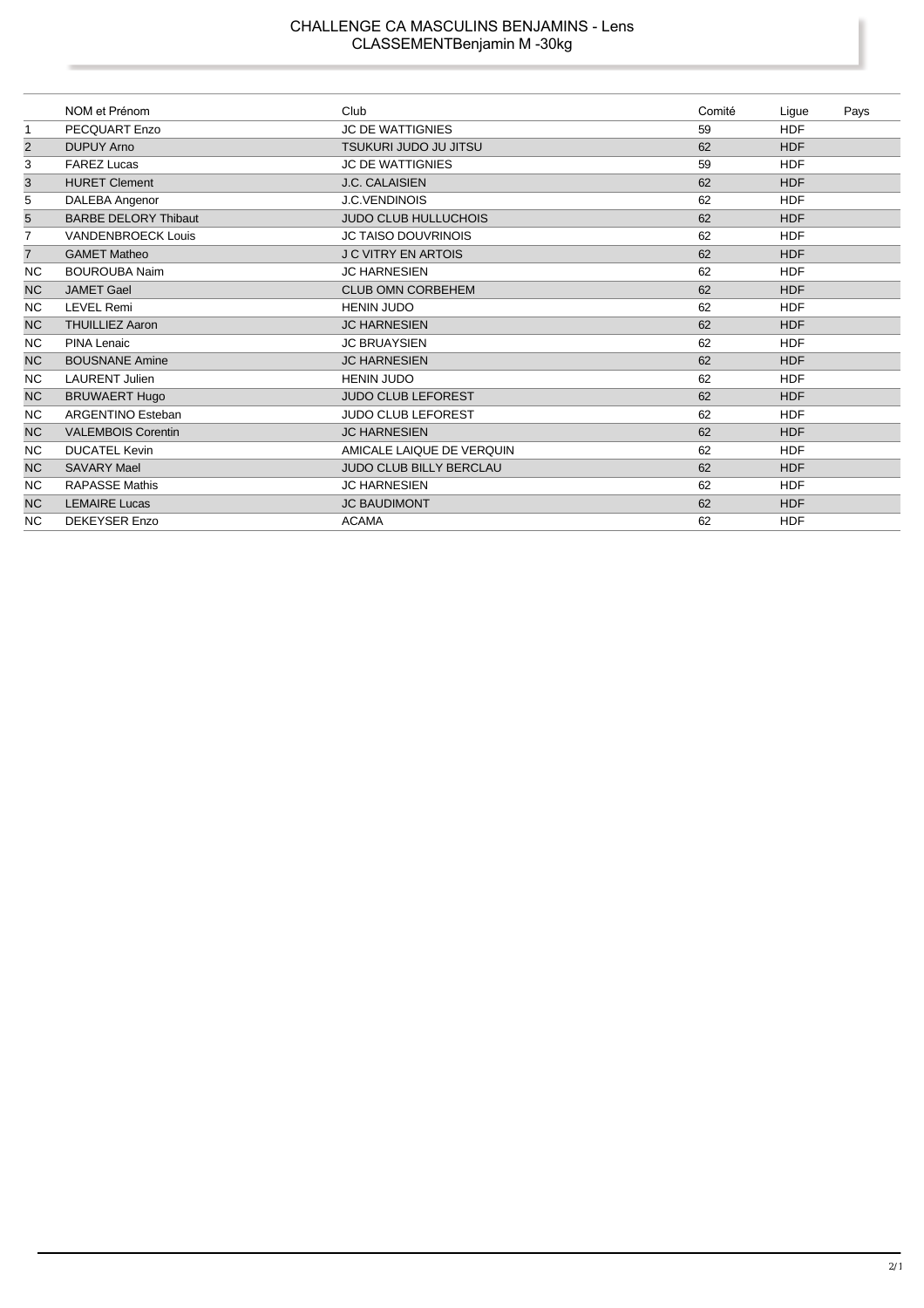#### CHALLENGE CA MASCULINS BENJAMINS - Lens CLASSEMENTBenjamin M -34kg

|                | NOM et Prénom                    | Club                           | Comité | Ligue      | Pays |
|----------------|----------------------------------|--------------------------------|--------|------------|------|
| $\mathbf{1}$   | <b>LUCAS Titouan</b>             | <b>BAYEUX BESSIN JUDO</b>      | 14     | <b>NOR</b> |      |
| $\overline{2}$ | <b>CALOIN Aymeric</b>            | <b>JUDOKAN CL BOULOGNE</b>     | 62     | <b>HDF</b> |      |
| 3              | <b>AMARIR Yanis</b>              | <b>JC HARNESIEN</b>            | 62     | <b>HDF</b> |      |
| 3              | <b>FOUACHE Matthis</b>           | AILLY SUR SOMME J.J.T.         | 80     | <b>HDF</b> |      |
| 5              | <b>DOUAY Nathan</b>              | AMICALE LAIQUE ECOURTOISE      | 62     | <b>HDF</b> |      |
| 5              | <b>CHAKROUN Ziyed</b>            | LILLE U.C.JUDO                 | 59     | <b>HDF</b> |      |
| 7              | <b>BRUWAERT Alexandre</b>        | JUDO CLUB LEFOREST             | 62     | <b>HDF</b> |      |
| $\overline{7}$ | <b>HENAULT Lucas</b>             | J.C. CALAISIEN                 | 62     | <b>HDF</b> |      |
| <b>NC</b>      | <b>MARMIER Joshua</b>            | CLUB MOUVALLOIS JUDO           | 59     | <b>HDF</b> |      |
| <b>NC</b>      | <b>PION Timothe</b>              | <b>J C VITRY EN ARTOIS</b>     | 62     | <b>HDF</b> |      |
| <b>NC</b>      | <b>CARON Noe</b>                 | <b>JC HARNESIEN</b>            | 62     | <b>HDF</b> |      |
| <b>NC</b>      | <b>DELVIGNE Antoine</b>          | JUDO JU JITSU CLUB VIMYNOIS    | 62     | <b>HDF</b> |      |
| NC             | <b>VERIN Louka</b>               | JUDO CLUB NOUVION              | 80     | <b>HDF</b> |      |
| <b>NC</b>      | <b>VALIN Noah</b>                | <b>JC HARNESIEN</b>            | 62     | <b>HDF</b> |      |
| <b>NC</b>      | <b>PILARD Lucas</b>              | <b>JUDO CLUB LILLEROIS</b>     | 62     | <b>HDF</b> |      |
| <b>NC</b>      | DE LAVERNY Paul                  | <b>JC BRUAYSIEN</b>            | 62     | <b>HDF</b> |      |
| ΝC             | <b>DERNONCOURT Matthias</b>      | JUDO CLUB LEFOREST             | 62     | <b>HDF</b> |      |
| <b>NC</b>      | <b>DEPLANQUE Charly</b>          | <b>JC LAPUGNOY</b>             | 62     | <b>HDF</b> |      |
| <b>NC</b>      | <b>AMEELE Raphael</b>            | <b>J.C.VENDINOIS</b>           | 62     | <b>HDF</b> |      |
| <b>NC</b>      | <b>LEROUX Nolan</b>              | <b>J.C.FOUQUIEROIS</b>         | 62     | <b>HDF</b> |      |
| <b>NC</b>      | <b>LEMARRE Mathys</b>            | <b>JC LAPUGNOY</b>             | 62     | <b>HDF</b> |      |
| <b>NC</b>      | <b>CHEBIRA Selim</b>             | <b>JC HARNESIEN</b>            | 62     | <b>HDF</b> |      |
| <b>NC</b>      | <b>GATEL Eliot</b>               | J.C. CALAISIEN                 | 62     | <b>HDF</b> |      |
| <b>NC</b>      | <b>COPIN Noah</b>                | JUDO CLUB DE LABOURSE          | 62     | <b>HDF</b> |      |
| <b>NC</b>      | <b>HAPIOT Timothe</b>            | <b>HENIN JUDO</b>              | 62     | <b>HDF</b> |      |
| <b>NC</b>      | <b>JAMET Clement</b>             | <b>CLUB OMN CORBEHEM</b>       | 62     | <b>HDF</b> |      |
| <b>NC</b>      | <b>VINOT Robin</b>               | <b>JUDO CLUB DE LABOURSE</b>   | 62     | <b>HDF</b> |      |
| <b>NC</b>      | <b>FLANQUART Mathias</b>         | AMICALE LAIQUE ECOURTOISE      | 62     | <b>HDF</b> |      |
| <b>NC</b>      | <b>MATISSE Lucas</b>             | J. JIU-JITSU CLUB SALLAUMINOIS | 62     | <b>HDF</b> |      |
| <b>NC</b>      | <b>BOURDIM Noam</b>              | <b>MERICOURT JUDO</b>          | 62     | <b>HDF</b> |      |
| NC.            | <b>DELOBELLE Maxence Eric</b>    | <b>ACAMA</b>                   | 62     | <b>HDF</b> |      |
| <b>NC</b>      | <b>MARTIN Ethan</b>              | <b>MERICOURT JUDO</b>          | 62     | <b>HDF</b> |      |
| <b>NC</b>      | <b>BUGNICOURT Leo-Paul</b>       | JUDO CLUB VERMELLOIS           | 62     | <b>HDF</b> |      |
| <b>NC</b>      | <b>MARSY Hugo</b>                | <b>JUDO CLUB VERMELLOIS</b>    | 62     | <b>HDF</b> |      |
| NC             | <b>THORIGNY Matheo</b>           | <b>IPPON CLUB ROUVROYSIEN</b>  | 62     | <b>HDF</b> |      |
| <b>NC</b>      | <b>CUVILLEZ Noah</b>             | SEISHIN JUDO CLUB              | 59     | <b>HDF</b> |      |
| <b>NC</b>      | <b>DURIEZ Noan</b>               | SEISHIN JUDO CLUB              | 59     | <b>HDF</b> |      |
| <b>NC</b>      | <b>DUPUIS Hugo</b>               | AMIENS SOMME CLUB              | 80     | <b>HDF</b> |      |
| NC             | <b>BOURDEAU Zachary</b>          | TSUKURI JUDO JU JITSU          | 62     | <b>HDF</b> |      |
| <b>NC</b>      | <b>VUATTIER DUJARDIN Achille</b> | FAUBOURG DE BETHUNE JUDO CLUB  | 59     | <b>HDF</b> |      |
| <b>NC</b>      | <b>LEROUX Melvin</b>             | <b>ACAMA</b>                   | 62     | <b>HDF</b> |      |
| <b>NC</b>      | <b>NOGUES Robin</b>              | JUDO CLUB BILLY BERCLAU        | 62     | <b>HDF</b> |      |
| <b>NC</b>      | PERROT-GATEL Elliot              | J.C. CALAISIEN                 | 62     | <b>HDF</b> |      |

I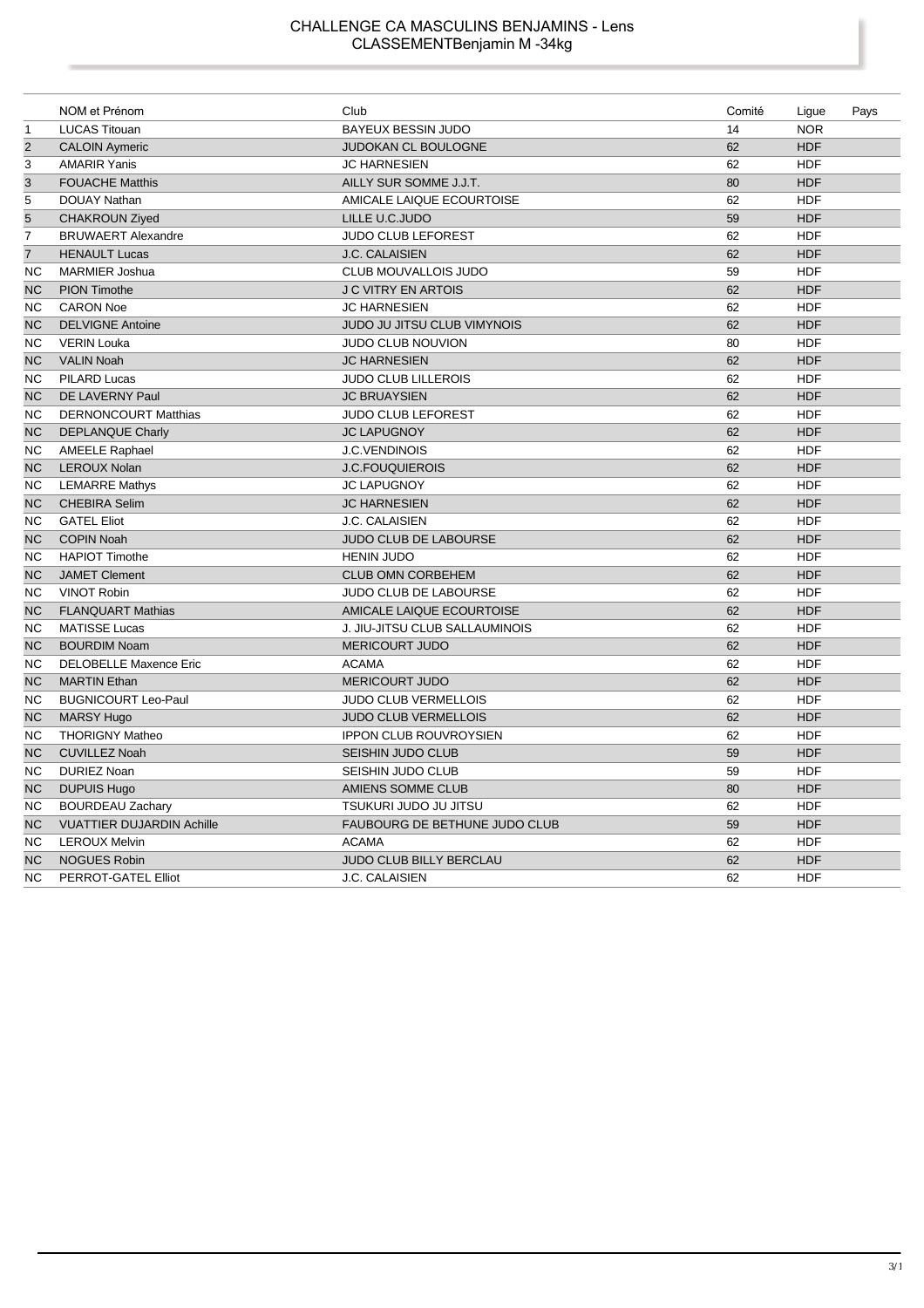|                | NOM et Prénom                         | Club                                  | Comité | Ligue      | Pays |
|----------------|---------------------------------------|---------------------------------------|--------|------------|------|
| $\mathbf{1}$   | <b>CHAMPENOIS Kenny</b>               | JUDO AVENIR 02                        | 02     | <b>HDF</b> |      |
| $\overline{2}$ | <b>LEFIEVRE Stanislas</b>             | LILLE U.C.JUDO                        | 59     | <b>HDF</b> |      |
| 3              | KOMOROWSKI Raphael Stephane           | <b>JC HARNESIEN</b>                   | 62     | <b>HDF</b> |      |
| $\mathbf{3}$   | DAVELU COURIAT Hugo                   | AMIENS SOMME CLUB                     | 80     | <b>HDF</b> |      |
| 5              | <b>OSINSKI Theo</b>                   | <b>MERICOURT JUDO</b>                 | 62     | <b>HDF</b> |      |
| $\overline{5}$ | <b>ROUSSEAU Matas</b>                 | <b>ACAMA</b>                          | 62     | <b>HDF</b> |      |
| 7              | <b>VARLET Ylann</b>                   | AMICALE LAIQUE JUDO FRUGEOIS          | 62     | <b>HDF</b> |      |
| $\overline{7}$ | DEPERLECQUE MUNDUTI MAKIADI Nathanael | LILLE U.C.JUDO                        | 59     | <b>HDF</b> |      |
|                | NC TOUAT Syfax                        | LILLE U.C.JUDO                        | 59     | <b>HDF</b> |      |
| NC.            | <b>CUGIER Marius</b>                  | <b>TSUKURI JUDO JU JITSU</b>          | 62     | <b>HDF</b> |      |
| NC.            | <b>MOURAFIQ llan</b>                  | <b>JC CARVINOIS</b>                   | 62     | <b>HDF</b> |      |
| NC.            | <b>FOULON Clement</b>                 | C LOISIRS LAGRANGE - WINGLES          | 62     | <b>HDF</b> |      |
| NC.            | NOULLEZ Neo                           | <b>JUDO JU JITSU CLUB VIMYNOIS</b>    | 62     | <b>HDF</b> |      |
| NC.            | <b>GARCHETTE Antoine</b>              | <b>MARCK JUDO</b>                     | 62     | <b>HDF</b> |      |
| NC.            | LEGRAND Remi                          | JUDO CLUB DE LABOURSE                 | 62     | <b>HDF</b> |      |
| NC.            | <b>BOROWSKI Antoine</b>               | <b>MARCK JUDO</b>                     | 62     | <b>HDF</b> |      |
|                | NC PIOTROWICZ Gabin                   | <b>CAM OIGNIES</b>                    | 62     | <b>HDF</b> |      |
| NC.            | EL KALTOUMI Amouar                    | <b>J. JIU-JITSU CLUB SALLAUMINOIS</b> | 62     | <b>HDF</b> |      |
| NC.            | <b>DUMEIGE Gauthier</b>               | J C HORNOY/OISEMONT                   | 80     | <b>HDF</b> |      |
| NC.            | <b>DUPUY Axel</b>                     | <b>JC MAZINGARBOIS</b>                | 62     | <b>HDF</b> |      |
| NC.            | <b>GODMENT Theo</b>                   | <b>J C VITRY EN ARTOIS</b>            | 62     | <b>HDF</b> |      |
| NC.            | DE MILLE Jonathan                     | <b>JUDO CLUB LEFOREST</b>             | 62     | <b>HDF</b> |      |
| NC.            | DE MICHIEL Victor                     | <b>JUDO CLUB LEFOREST</b>             | 62     | <b>HDF</b> |      |
| NC.            | STEVANOSKI Timeo                      | <b>JC COURRIEROIS</b>                 | 62     | <b>HDF</b> |      |
| NC.            | DEDEURWAERDERE Amaury                 | ELEU JUDO CLUB                        | 62     | HDF        |      |
| NC.            | <b>BRIEZ MORIEUX Nathan</b>           | J.C. CALAISIEN                        | 62     | <b>HDF</b> |      |
|                | NC HAYS Jim                           | <b>ACAMA</b>                          | 62     | <b>HDF</b> |      |
|                | <b>NC</b> COUSIN Martial              | <b>ACAMA</b>                          | 62     | <b>HDF</b> |      |
|                | NC AZZEDINE Mohammed                  | FAUBOURG DE BETHUNE JUDO CLUB         | 59     | <b>HDF</b> |      |
|                | NC LECLERCQ LECOMTE Guewann           | AMICALE LAIQUE DE VERQUIN             | 62     | <b>HDF</b> |      |
|                | NC DELATOUR Nathan                    | <b>JUDO CLUB LILLEROIS</b>            | 62     | <b>HDF</b> |      |
| NC             | <b>LALLART Nathan</b>                 | <b>JC COURRIEROIS</b>                 | 62     | <b>HDF</b> |      |
| NC.            | <b>SALMON Gabyn</b>                   | <b>JC LENSOIS</b>                     | 62     | <b>HDF</b> |      |
|                | NC ELMIRI Fayçal                      | <b>JC HARNESIEN</b>                   | 62     | <b>HDF</b> |      |
| NC.            | <b>BAYEUL Thomas</b>                  | <b>JUDO CLUB ST POLOIS</b>            | 62     | <b>HDF</b> |      |
| NC.            | <b>LESECQ Horatio</b>                 | <b>JUDO CLUB VERMELLOIS</b>           | 62     | <b>HDF</b> |      |
| NC.            | <b>CARPENTIER Quentin</b>             | J.C. CALAISIEN                        | 62     | <b>HDF</b> |      |
|                | NC HOSTALIER Clement                  | <b>JC AUCHELLOIS</b>                  | 62     | <b>HDF</b> |      |
|                | NC WILLMANN Adam                      | AMICALE LAIQUE JUDO FRUGEOIS          | 62     | HDF        |      |
|                | NC MOPTY Noa                          | <b>JUDO CLUB LEFOREST</b>             | 62     | <b>HDF</b> |      |
|                | NC DAMAREZ Van                        | AMICALE LAIQUE DE VERQUIN             | 62     | <b>HDF</b> |      |
|                | NC CATTEAU Alexis                     | JUDO CLUB BILLY BERCLAU               | 62     | <b>HDF</b> |      |
|                | NC LEGROS Loic                        | JUDO CLUB BILLY BERCLAU               | 62     | <b>HDF</b> |      |
| NC             | <b>DELAHAYE Ethan</b>                 | U.S.A.L. JUDO JUJITSU                 | 62     | <b>HDF</b> |      |
|                | NC ALLOUCH liyes                      | JUDO CLUB DE RONCQ                    | 59     | HDF        |      |
|                | NC CARLIER JARCZYNKA Hugo             | AMICALE LAIQUE JUDO FRUGEOIS          | 62     | <b>HDF</b> |      |
|                | NC SOENEN Baptiste                    | U.S.A.L. JUDO JUJITSU                 | 62     | <b>HDF</b> |      |
|                | NC LEBLOND Pierre                     | J. JIU-JITSU CLUB SALLAUMINOIS        | 62     | <b>HDF</b> |      |

I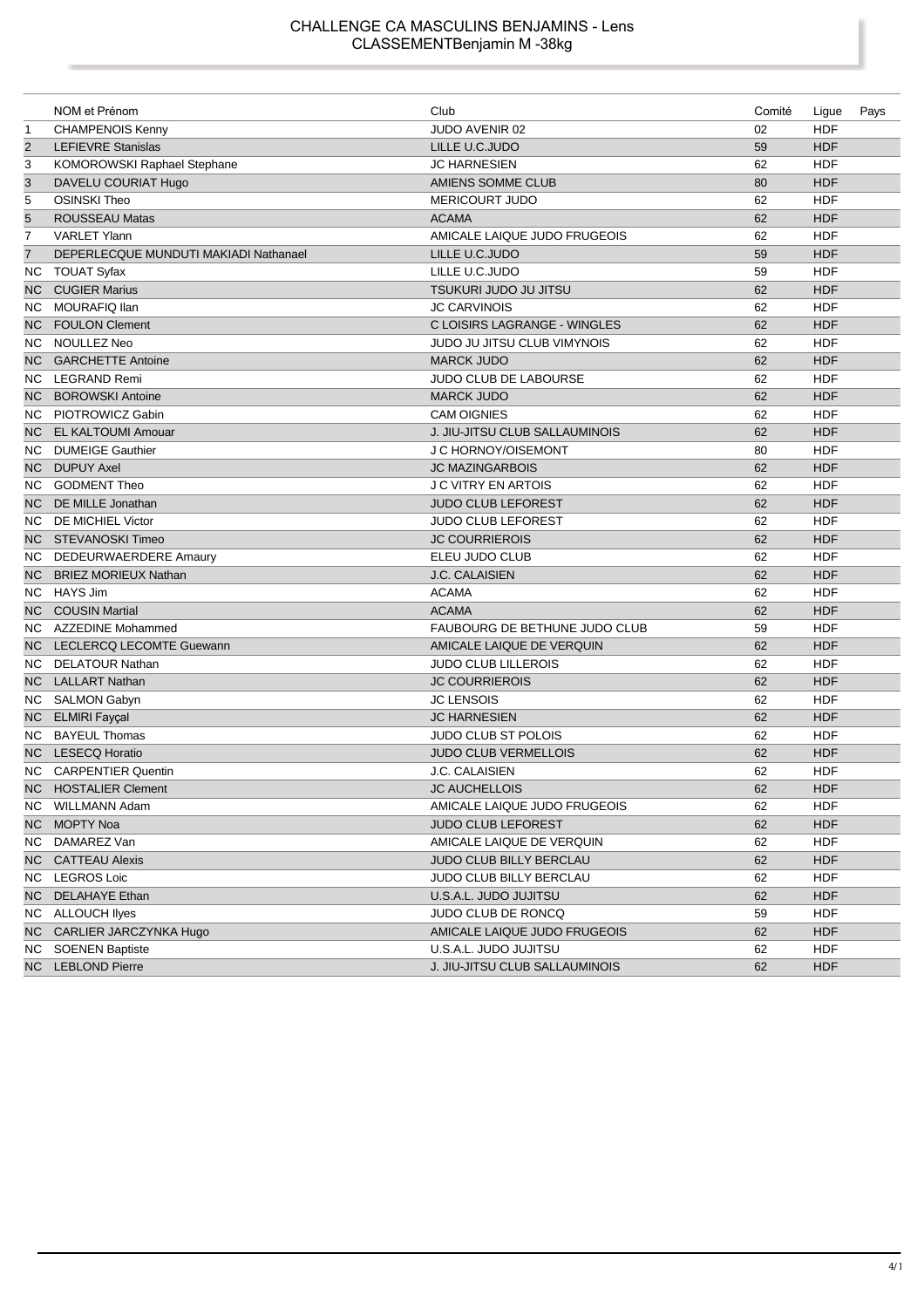|                | NOM et Prénom              | Club                                 | Comité | Ligue      | Pays |
|----------------|----------------------------|--------------------------------------|--------|------------|------|
| 1              | <b>ROVELAS Mohammed</b>    | <b>JC DE WATTIGNIES</b>              | 59     | <b>HDF</b> |      |
| $\overline{2}$ | <b>LECOCQ Victor</b>       | <b>JUDO CLUB DE RONCQ</b>            | 59     | <b>HDF</b> |      |
| 3              | <b>LANGRENEZ Tom</b>       | <b>JUDO CLUB LEFOREST</b>            | 62     | <b>HDF</b> |      |
| 3              | RAMAROSAONA Robin          | AAE JUDO CLUB D AIX-NOULETTE         | 62     | <b>HDF</b> |      |
| 5              | <b>COSTE Arthur</b>        | AMICALE LAIQUE ECOURTOISE            | 62     | <b>HDF</b> |      |
| 5              | <b>FICHET Gabin</b>        | M.J.C. FRESSENNEVILLE                | 80     | <b>HDF</b> |      |
| $\overline{7}$ | <b>DEWILDE Enzo</b>        | U.S.A.L. JUDO JUJITSU                | 62     | <b>HDF</b> |      |
| $\overline{7}$ | <b>DIEVART Matteo</b>      | <b>JC LENSOIS</b>                    | 62     | <b>HDF</b> |      |
| <b>NC</b>      | <b>WATHY Edgard</b>        | <b>JUDO CLUB NOUVION</b>             | 80     | <b>HDF</b> |      |
| <b>NC</b>      | <b>LAGUILLIEZ Selyan</b>   | <b>IPPON CLUB ROUVROYSIEN</b>        | 62     | <b>HDF</b> |      |
| NC.            | <b>LOJTEK Quentin</b>      | J.C. CALAISIEN                       | 62     | <b>HDF</b> |      |
| <b>NC</b>      | <b>TAVERNIER Loick</b>     | <b>JUDO CLUB VERMELLOIS</b>          | 62     | <b>HDF</b> |      |
| <b>NC</b>      | <b>DENNION Axel</b>        | <b>JUDO CLUB NOUVION</b>             | 80     | <b>HDF</b> |      |
| <b>NC</b>      | <b>STACHOWSKI Vianney</b>  | <b>IPPON CLUB ROUVROYSIEN</b>        | 62     | <b>HDF</b> |      |
| <b>NC</b>      | <b>HENIN Leo</b>           | <b>JUDO CLUB LILLEROIS</b>           | 62     | <b>HDF</b> |      |
| <b>NC</b>      | <b>DUBREUCQ Leo</b>        | TSUKURI JUDO JU JITSU                | 62     | <b>HDF</b> |      |
| <b>NC</b>      | <b>DEMAN Valentin</b>      | <b>JC COURRIEROIS</b>                | 62     | <b>HDF</b> |      |
| <b>NC</b>      | <b>SAID Ismael</b>         | <b>JC HARNESIEN</b>                  | 62     | <b>HDF</b> |      |
| ΝC             | <b>GOSSE Matheo</b>        | <b>JC CARVINOIS</b>                  | 62     | <b>HDF</b> |      |
| <b>NC</b>      | <b>HENDRYCK Raphael</b>    | <b>FAUBOURG DE BETHUNE JUDO CLUB</b> | 59     | <b>HDF</b> |      |
| <b>NC</b>      | <b>TESTELIN Julien</b>     | <b>JC HARNESIEN</b>                  | 62     | <b>HDF</b> |      |
| <b>NC</b>      | <b>VIGUIE Antoine</b>      | <b>HENIN JUDO</b>                    | 62     | <b>HDF</b> |      |
| ΝC             | <b>LECOMPTE Mael</b>       | <b>JUDO CLUB DE LABOURSE</b>         | 62     | <b>HDF</b> |      |
| <b>NC</b>      | <b>LAMIAUX CRETAL Till</b> | <b>JC MAZINGARBOIS</b>               | 62     | <b>HDF</b> |      |
| <b>NC</b>      | <b>RIQUOIR Gauthier</b>    | AMICALE LAIQUE ECOURTOISE            | 62     | <b>HDF</b> |      |
| <b>NC</b>      | <b>LIBERAL Gaspard</b>     | SPORTING CLUB AUBINOIS JUDO          | 62     | <b>HDF</b> |      |

I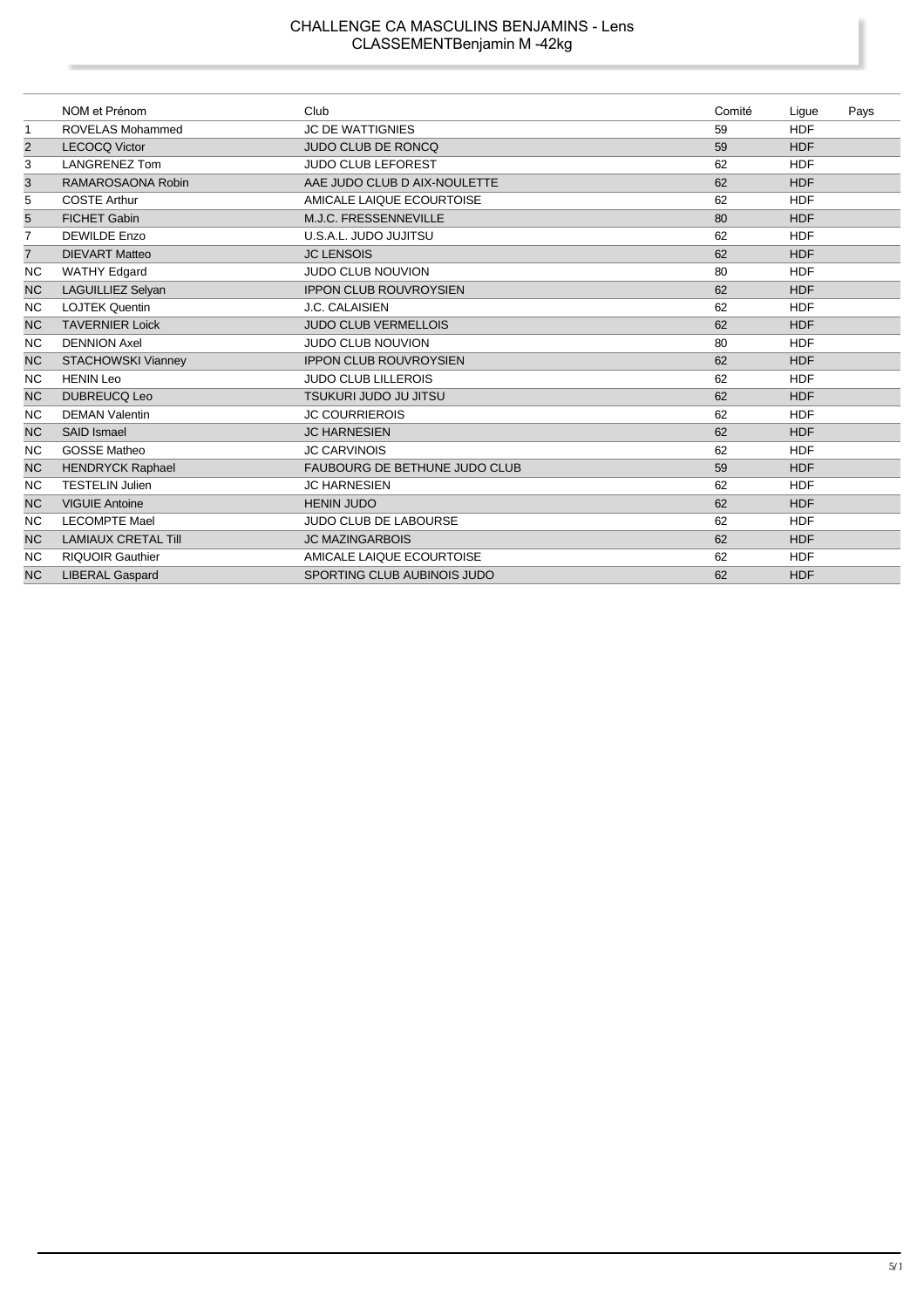#### CHALLENGE CA MASCULINS BENJAMINS - Lens CLASSEMENTBenjamin M -46kg

|                | NOM et Prénom               | Club                         | Comité | Ligue      | Pays |
|----------------|-----------------------------|------------------------------|--------|------------|------|
| 1              | <b>URBAIN Timeo</b>         | <b>JUDO CLUB LEFOREST</b>    | 62     | <b>HDF</b> |      |
| $\overline{2}$ | <b>POTTELAIN Pierrot</b>    | <b>MARCK JUDO</b>            | 62     | <b>HDF</b> |      |
| 3              | PINIER Joshua               | AAE JUDO CLUB D AIX-NOULETTE | 62     | <b>HDF</b> |      |
| 3              | <b>ZEMMOUR Ouassim</b>      | <b>JC DE WATTIGNIES</b>      | 59     | <b>HDF</b> |      |
| 5              | POISSON Alexandre           | <b>ACAMA</b>                 | 62     | <b>HDF</b> |      |
| $\overline{5}$ | <b>CARON Jules</b>          | <b>JUDO CLUB LILLEROIS</b>   | 62     | <b>HDF</b> |      |
| 7              | <b>MAILLY Billy</b>         | <b>MARCK JUDO</b>            | 62     | <b>HDF</b> |      |
| $\overline{7}$ | <b>HAUTEFEUILLE Raphael</b> | M.J.C. FRESSENNEVILLE        | 80     | <b>HDF</b> |      |
| <b>NC</b>      | <b>JAYET Thibault</b>       | <b>JC MAZINGARBOIS</b>       | 62     | <b>HDF</b> |      |
| <b>NC</b>      | <b>DUPUIS Bastien</b>       | JUDO CLUB DE RONCQ           | 59     | <b>HDF</b> |      |
| <b>NC</b>      | <b>JOLY Adam</b>            | <b>MARCK JUDO</b>            | 62     | <b>HDF</b> |      |
| N <sub>C</sub> | <b>VOTE Nathan</b>          | <b>JUDO CLUB ST POLOIS</b>   | 62     | <b>HDF</b> |      |
| NC.            | <b>TROUILLET Charles</b>    | LILLE U.C.JUDO               | 59     | <b>HDF</b> |      |
| <b>NC</b>      | <b>DELMOTTE Gabriel</b>     | <b>JUDO AVENIR 02</b>        | 02     | <b>HDF</b> |      |
| <b>NC</b>      | <b>BRAEMS</b> Sacha         | AAE JUDO CLUB D AIX-NOULETTE | 62     | <b>HDF</b> |      |
| <b>NC</b>      | <b>SPEYSER Lucas</b>        | <b>JC BRUAYSIEN</b>          | 62     | <b>HDF</b> |      |
| NC.            | DECOUDU Hugo                | US CHEMINOTS D AVION         | 62     | <b>HDF</b> |      |
| N <sub>C</sub> | <b>GERARD LOYER Matheo</b>  | US CHEMINOTS D AVION         | 62     | <b>HDF</b> |      |
| NC.            | <b>CURNOW Axel</b>          | <b>JUDO CLUB ST POLOIS</b>   | 62     | <b>HDF</b> |      |
| <b>NC</b>      | <b>CHOQUET Gaetan</b>       | <b>HENIN JUDO</b>            | 62     | <b>HDF</b> |      |
| NC.            | <b>LEROY Noe</b>            | <b>JUDO CLUB VERMELLOIS</b>  | 62     | <b>HDF</b> |      |

ı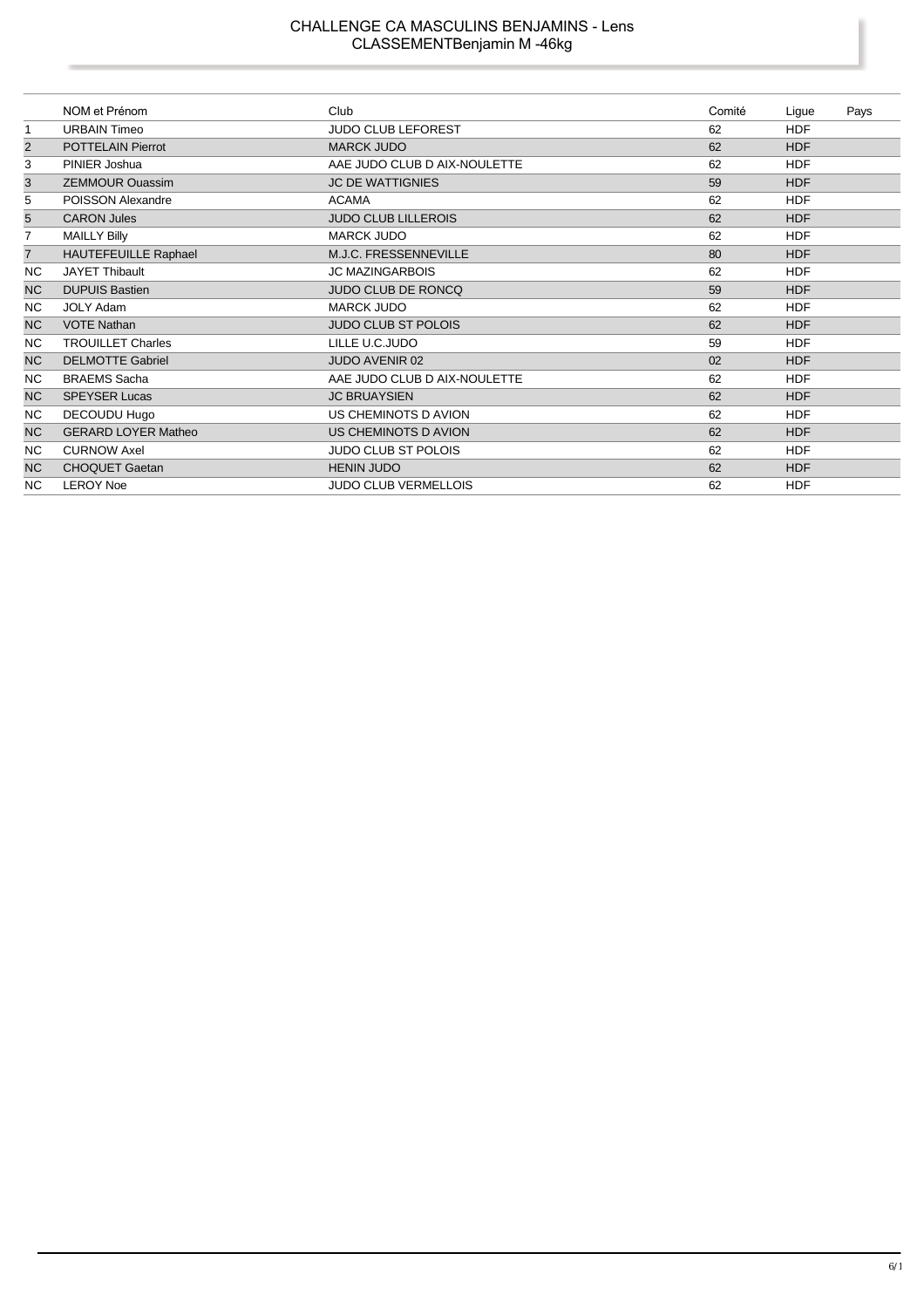# CHALLENGE CA MASCULINS BENJAMINS - Lens CLASSEMENTBenjamin M -50kg

|   | NOM et Prénom          | Club                           | Comité | Lique      | Pays |
|---|------------------------|--------------------------------|--------|------------|------|
|   | KETROUCI Adem          | FAUBOURG DE BETHUNE JUDO CLUB  | 59     | <b>HDF</b> |      |
|   | 2 CASADEI Remi         | <b>IPPON CLUB ROUVROYSIEN</b>  | 62     | <b>HDF</b> |      |
|   | 3 LEGRAIN Raphael      | <b>JC LAPUGNOY</b>             | 62     | <b>HDF</b> |      |
|   | 3 MATTIOLI Maxime      | ECOLE DE JUDO DES 2 SOURCES    | 62     | <b>HDF</b> |      |
|   | 5 ALLOY Mathis         | <b>JC MAZINGARBOIS</b>         | 62     | <b>HDF</b> |      |
|   | 5 GUESSA-BABET Victory | <b>JC COURRIEROIS</b>          | 62     | <b>HDF</b> |      |
|   | MOLINATTI Sacha        | <b>J.C. CALAISIEN</b>          | 62     | <b>HDF</b> |      |
| 7 | <b>BAILLY Gabin</b>    | CLUB DE LOISIR L LAGRANGE JUDO | 62     | <b>HDF</b> |      |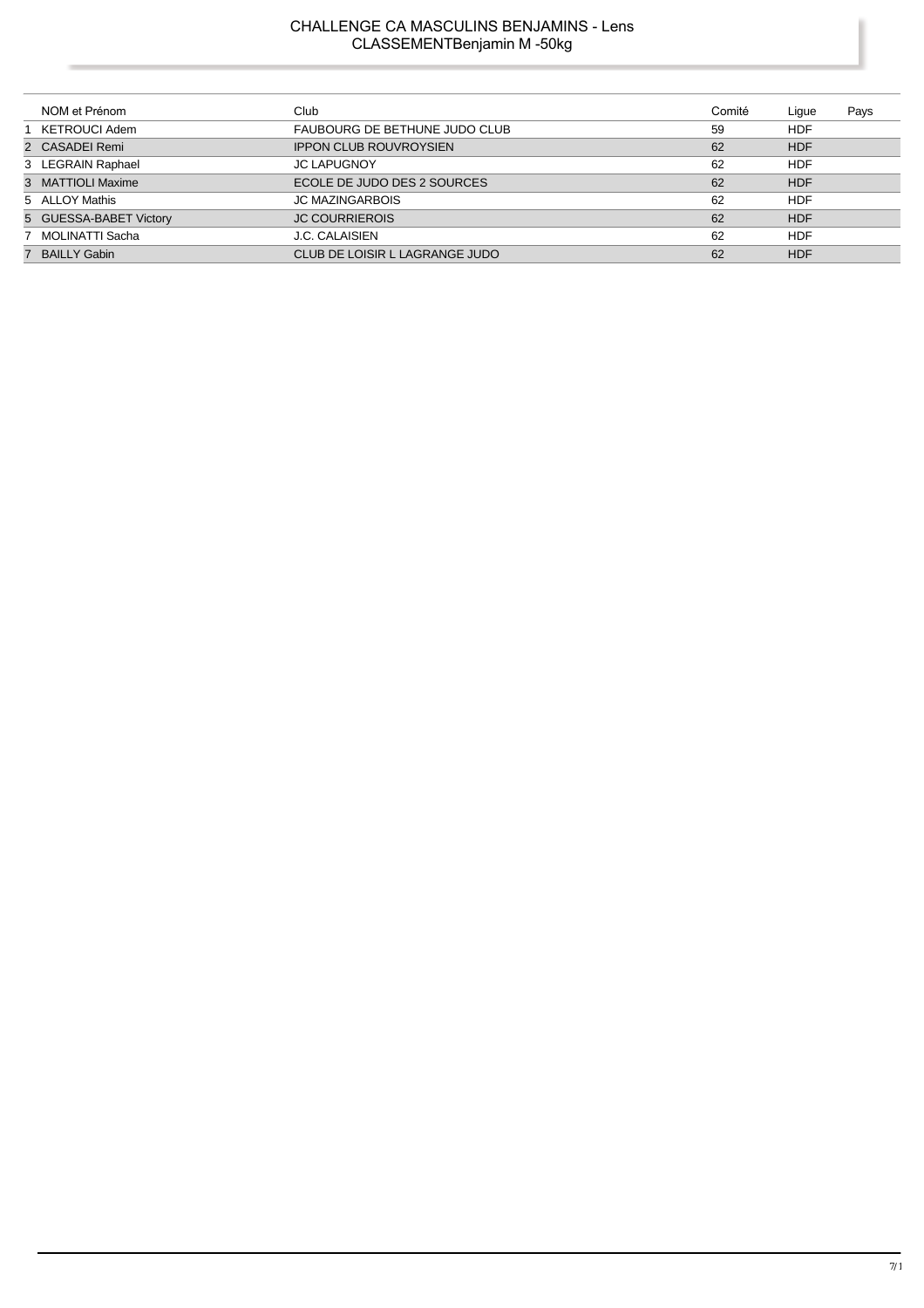# CHALLENGE CA MASCULINS BENJAMINS - Lens CLASSEMENTBenjamin M -55kg

| NOM et Prénom           | Club                        | Comité | Lique      | Pays |
|-------------------------|-----------------------------|--------|------------|------|
| WAC Mathis              | <b>JUDO CLUB VERMELLOIS</b> | 62     | <b>HDF</b> |      |
| 2 MICHU Louis           | JUDO AVENIR 02              | 02     | <b>HDF</b> |      |
| 3 BACLET Timeo          | <b>JUDO CLUB LILLEROIS</b>  | 62     | <b>HDF</b> |      |
| 3 BOTTIN Theo           | <b>JC PONT A VENDINOIS</b>  | 62     | <b>HDF</b> |      |
| 5 LARABI Rayane         | <b>JC HARNESIEN</b>         | 62     | <b>HDF</b> |      |
| 5 EMONET Sullyvan       | <b>JC BRUAYSIEN</b>         | 62     | <b>HDF</b> |      |
| 7 DHALLEINE Landry      | <b>JUDO CLUB ST POLOIS</b>  | 62     | <b>HDF</b> |      |
| 7 CABRAL FERNANDES Enzo | <b>JC CARVINOIS</b>         | 62     | <b>HDF</b> |      |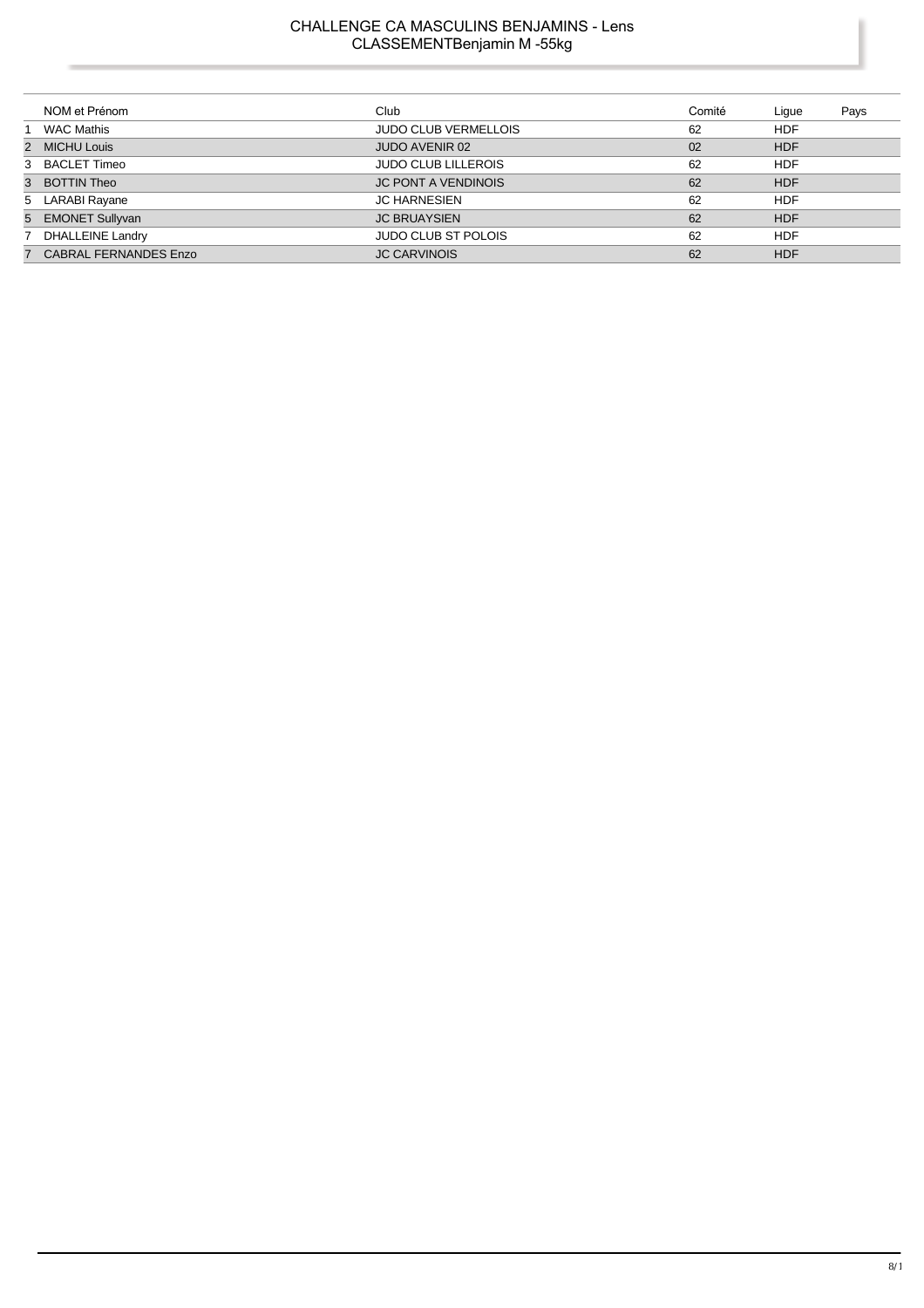### CHALLENGE CA MASCULINS BENJAMINS - Lens CLASSEMENTBenjamin M -60kg

| NOM et Prénom        | Club                           | Comité | Lique      | Pays |
|----------------------|--------------------------------|--------|------------|------|
| DUQUESNE Sacha       | <b>JUDO CLUB ST POLOIS</b>     | 62     | <b>HDF</b> |      |
| 2 CANDELIER Mathis   | <b>JUDO CLUB LONGUEAU</b>      | 80     | <b>HDF</b> |      |
| 3 PAQUIER Brandon    | <b>J.C.MONTIGNY EN GOHELLE</b> | 62     | <b>HDF</b> |      |
| 3 TRIOUX Romain      | <b>JC CARVINOIS</b>            | 62     | <b>HDF</b> |      |
| 5 AMECHARDOU Heussem | <b>JC LENSOIS</b>              | 62     | <b>HDF</b> |      |
| 5 VINIAL Benjamin    | <b>JC PONT A VENDINOIS</b>     | 62     | <b>HDF</b> |      |
| 7 BLANCHARD Axel     | TSUKURI JUDO JU JITSU          | 62     | HDF        |      |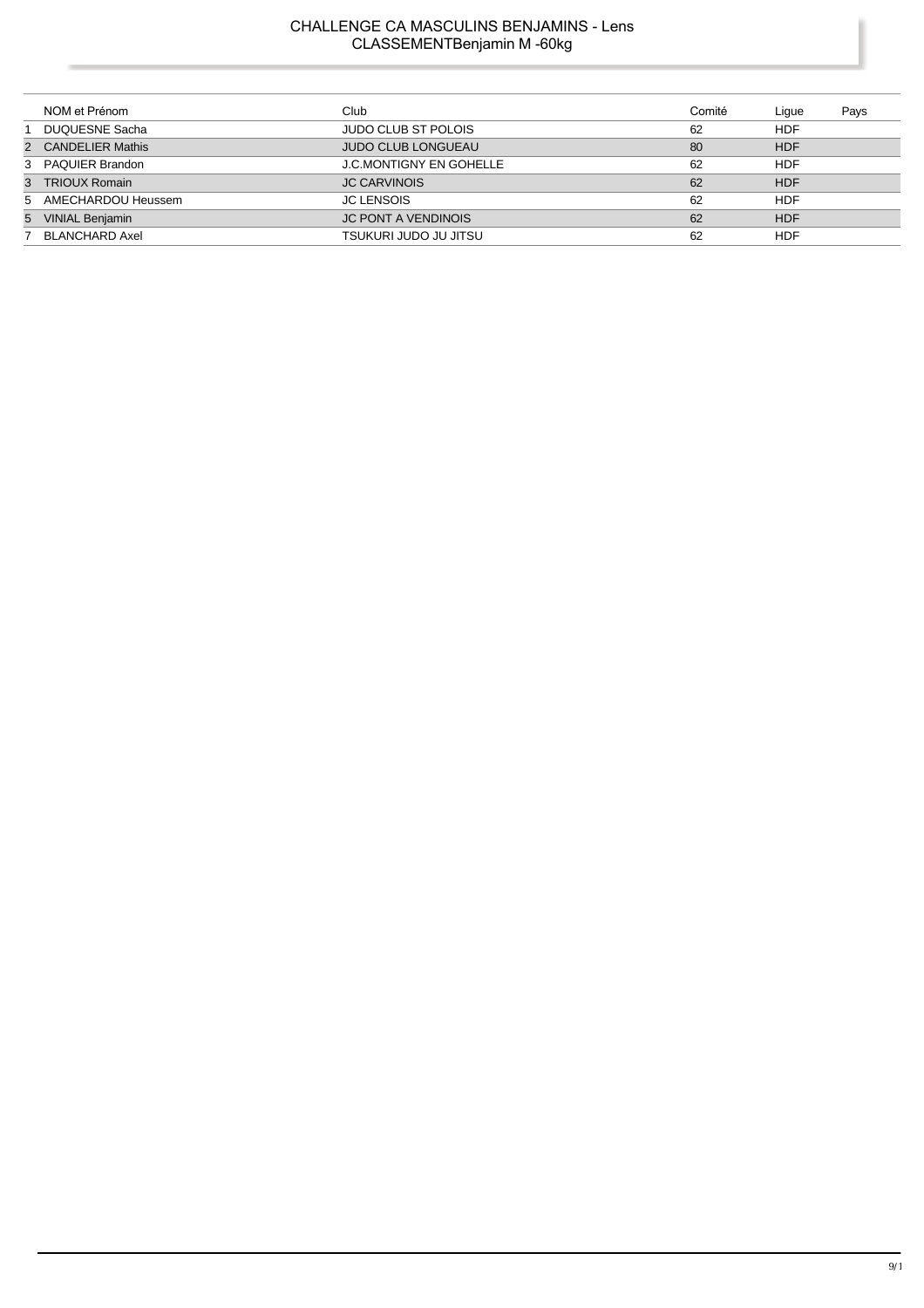# CHALLENGE CA MASCULINS BENJAMINS - Lens CLASSEMENTBenjamin M -66kg

|                | NOM et Prénom      | Club                    | Comité | Lique      | Pays |
|----------------|--------------------|-------------------------|--------|------------|------|
|                | ROUAI Abderahmane  | LILLE U.C.JUDO          | 59     | HDF        |      |
| $\overline{2}$ | DUFRESNE Noam      | J.C.MONTIGNY EN GOHELLE | 62     | <b>HDF</b> |      |
|                | 3 LECAILLE Titouan | <b>JC LENSOIS</b>       | 62     | HDF        |      |
|                | 3 LANGUE Gabriel   | JUDO CLUB BILLY BERCLAU | 62     | <b>HDF</b> |      |
|                | 5 LEROUX Malone    | <b>ACAMA</b>            | 62     | HDF        |      |

l